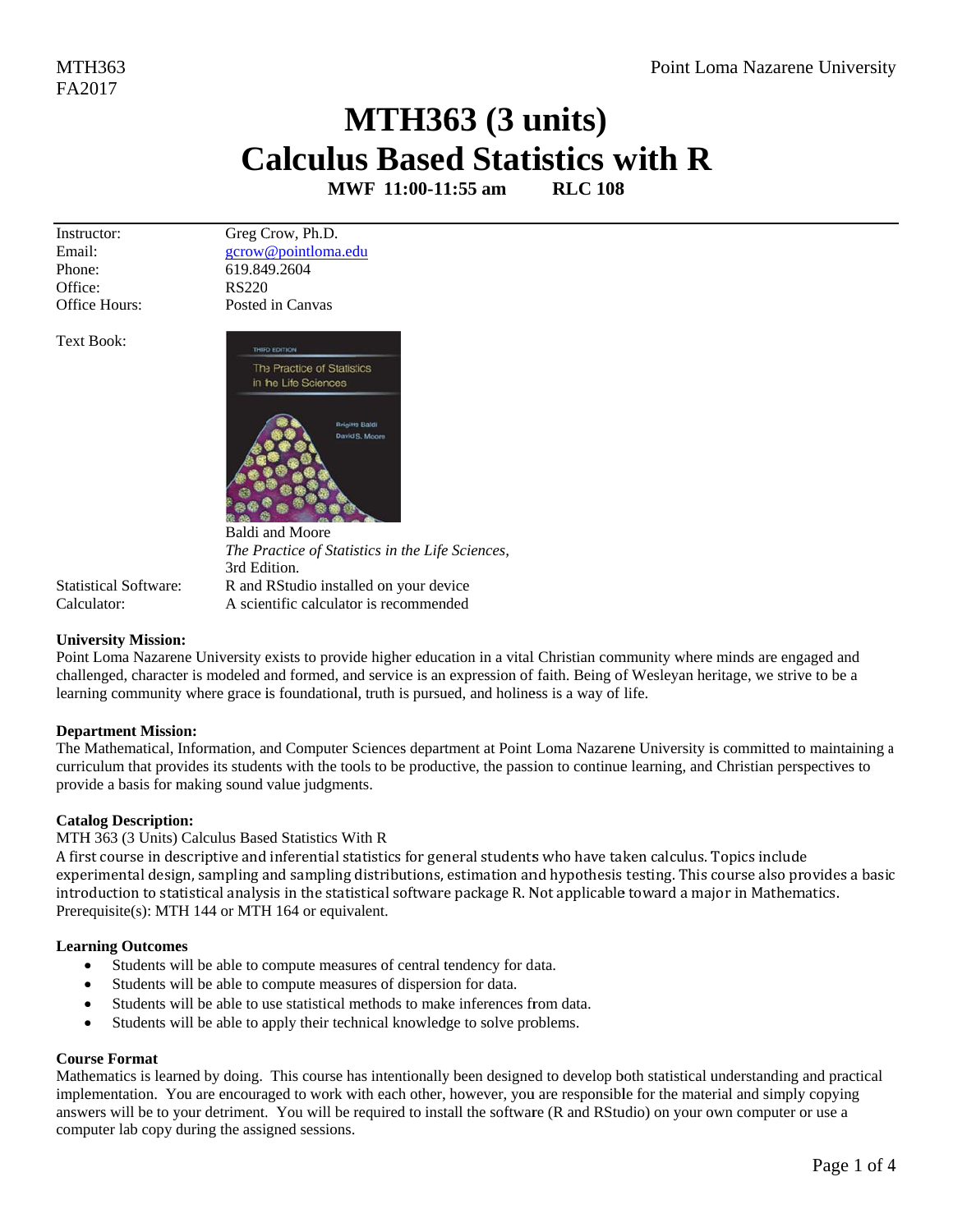# MTH363 Point Loma Nazarene University

# FA2017

#### **Homework:**

The homework is designed to allow you to grasp the concepts of Statistics; it is not an end in itself. Assignments will be announced on Monday, Wednesday and Friday. The work will be due on the following Friday. The problems from the text may be submitted as a hard copy or may be submitted by e-mail in Word or Excel format (but not in Google Docs). There may also be other activities that are completed as homework. Late homework will not be accepted without prior consent or a well-documented emergency beyond your control. The lowest homework score will be dropped prior to computing the final course grade.

Collected assignments must be prepared in a style suitable for grading. The following guidelines are used to determine credit:

- the organization must be easy to follow
- the work must be legible
- complete solutions must be written for problems (not just answers);
- answers must be clearly marked
- use complete sentences to answer questions

#### **Labs:**

The labs will be posted in Canvas and are due in Canvas at the scheduled times (by 11:59 pm on the Thursday prior to the next lab).

#### **Examinations and the Final Examination:**

There will be two Mid-Semester Examinations and a comprehensive Final Examination. Both Mid-Semester Examinations and the Final Examination will include problems and questions over material assigned in the text, readings and handouts, as well as material presented in class. The examination schedule is included in the daily schedule. The instructor will not accept excuses such as poor communication with parents, benefactors, surf team sponsors and/or travel agents. No examination shall be missed without prior consent or a well-documented emergency beyond your control. In such cases, all make-up exams will occur at 8:30 am on the Saturday between classes and Final Exam week. A score of zero will be assigned for an examination that is missed without prior consent or a well-documented emergency beyond your control.

#### **Grade Components:**

| <b>Grade Component</b>       | <b>Percent</b> |
|------------------------------|----------------|
| Two Examinations at 15% each | 30             |
| Final Exam                   | 32             |
| Lab Final Exam               |                |
| Labs                         | 15             |
| Written Homework             | 15             |
| Total                        |                |

## **Grading Scale:**

Grades are based on the number of points accumulated throughout the course with the following exception. A student must pass at least one of Examination 1, Examination 2, or the Final Examination in order to pass the class. That is, a score of 60% must be achieved on one of these three Examinations, or else the final grade will be an F regardless of all other point totals. Approximate minimal percentages required to obtain a given grade are:

| <b>Grading Scale in percentages</b> |                                                                                                                 |  |
|-------------------------------------|-----------------------------------------------------------------------------------------------------------------|--|
|                                     | $\ $ (87.5, 90.0) $\ $ (77.5, 80.0) $\ $ (67.5, 70.0) $\ $                                                      |  |
|                                     | $\mid$ [92.5, 100] $\mid$ [82.5, 87.5] $\mid$ [72.5, 77.5] $\mid$ [62.5, 67.5] $\mid$                           |  |
|                                     | $\vert$ [90.0, 92.5) $\vert\vert$ [80.0, 82.5) $\vert\vert$ [70.0, 72.5) $\vert\vert$ [60.0, 62.5) $\vert\vert$ |  |

#### **Attendance:**

Attendance is expected at each class session. In the event of an absence you are responsible for the material covered in class and the assignments given that day.

Regular and punctual attendance at all classes is considered essential to optimum academic achievement. If the student is absent from more than 10 percent of class meetings, the faculty member can file a written report which may result in de-enrollment. If the absences exceed 20 percent, the student may be de-enrolled without notice until the university drop date or, after that date, receive the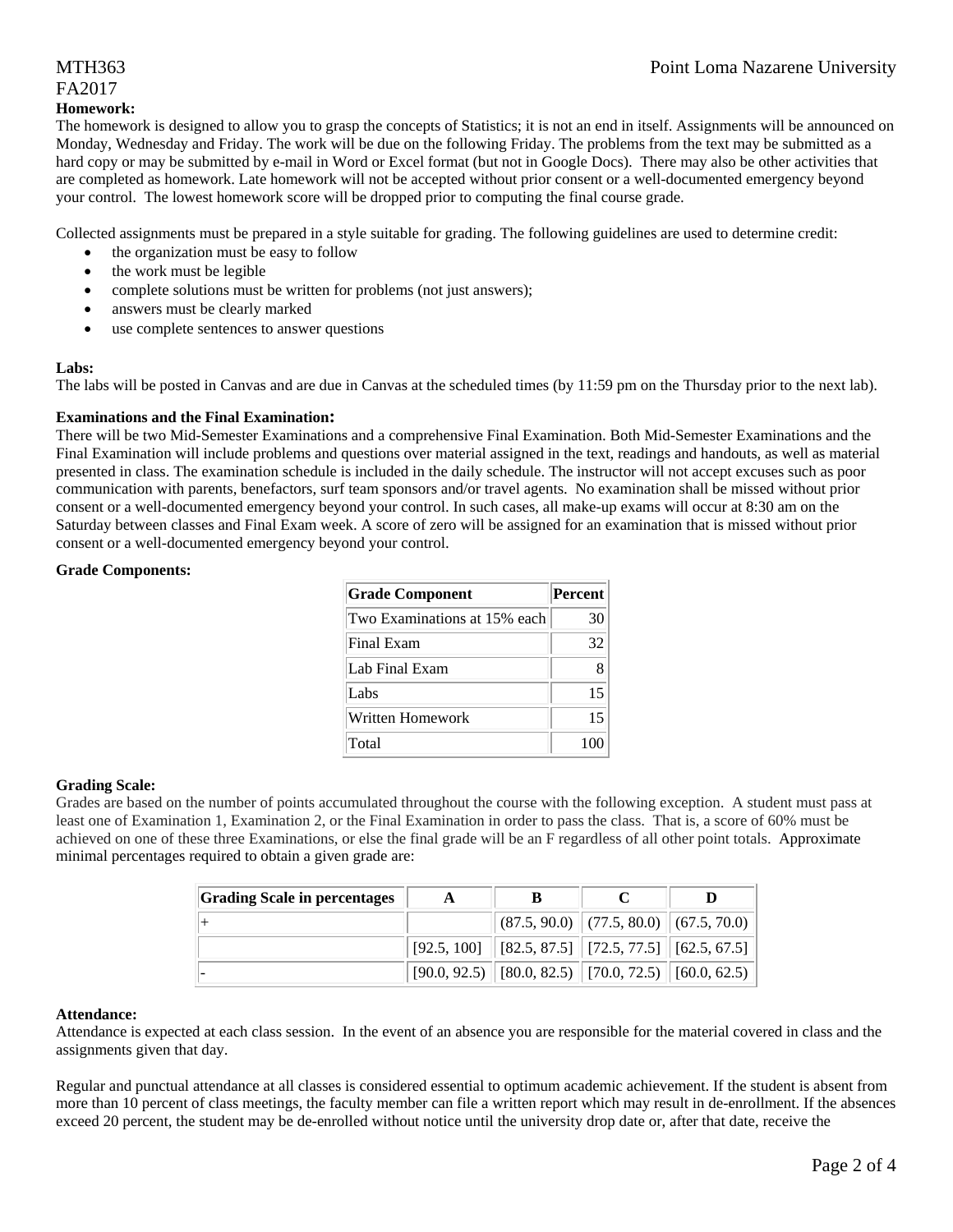# MTH363 Point Loma Nazarene University FA2017 appropriate grade for their work and participation. See

http://catalog.pointloma.edu/content.php?catoid=24&navoid=1581#Class\_Attendance in the Undergraduate Academic Catalog.

If you miss 10% of the class, you will receive a warning. If you miss 20% of the class, you will be automatically de-enrolled.

## **Class Enrollment:**

It is the student's responsibility to maintain his/her class schedule. Should the need arise to drop this course (personal emergencies, poor performance, etc.), the student has the responsibility to follow through (provided the drop date meets the stated calendar deadline established by the university), not the instructor. Simply ceasing to attend this course or failing to follow through to arrange for a change of registration (drop/add) may easily result in a grade of F on the official transcript.

#### **Academic Accommodations:**

If you have a diagnosed disability, please contact PLNU's Disability Resource Center (DRC) within the first two weeks of class to demonstrate need and to register for accommodation by phone at 619-849-2486 or by e-mail at DRC@pointloma.edu. See Disability Resource Center for additional information. For more details see the PLNU catalog:

http://catalog.pointloma.edu/content.php?catoid=24&navoid=1581#Academic\_Accommodations

Students with learning disabilities who may need accommodations should discuss options with the instructor during the first two weeks of class.

#### **Academic Honesty:**

Students should demonstrate academic honesty by doing original work and by giving appropriate credit to the ideas of others. Academic dishonesty is the act of presenting information, ideas, and/or concepts as one's own when in reality they are the results of another person's creativity and effort. A faculty member who believes a situation involving academic dishonesty has been detected may assign a failing grade for that assignment or examination, or, depending on the seriousness of the offense, for the course. Faculty should follow and students may appeal using the procedure in the university Catalog. See

http://catalog.pointloma.edu/content.php?catoid=24&navoid=1581#Academic\_Honesty for definitions of kinds of academic dishonesty and for further policy information.

#### **Copyright Protected Materials:**

Point Loma Nazarene University, as a non-profit educational institution, is entitled by law to use materials protected by the US Copyright Act for classroom education. Any use of those materials outside the class may violate the law.

## **Credit Hour:**

In the interest of providing sufficient time to accomplish the stated course learning outcomes, this class meets the PLNU credit hour policy for a 3 unit class delivered over 15 weeks. Specific details about how the class meets the credit hour requirements can be provided upon request.

# **Final Exam: 10:30 am-1:00 pm on Friday December 15th, 2017**

The final exam date and time is set by the university at the beginning of the semester and may not be changed by the instructor. This schedule can be found on the university website and in the course calendar. No requests for early examinations will be approved. Only in the case that a student is required to take three exams during the same day of finals week, is an instructor authorized to consider changing the exam date and time for that particular student.

## **The Final Exam is a Comprehensive Examination.**